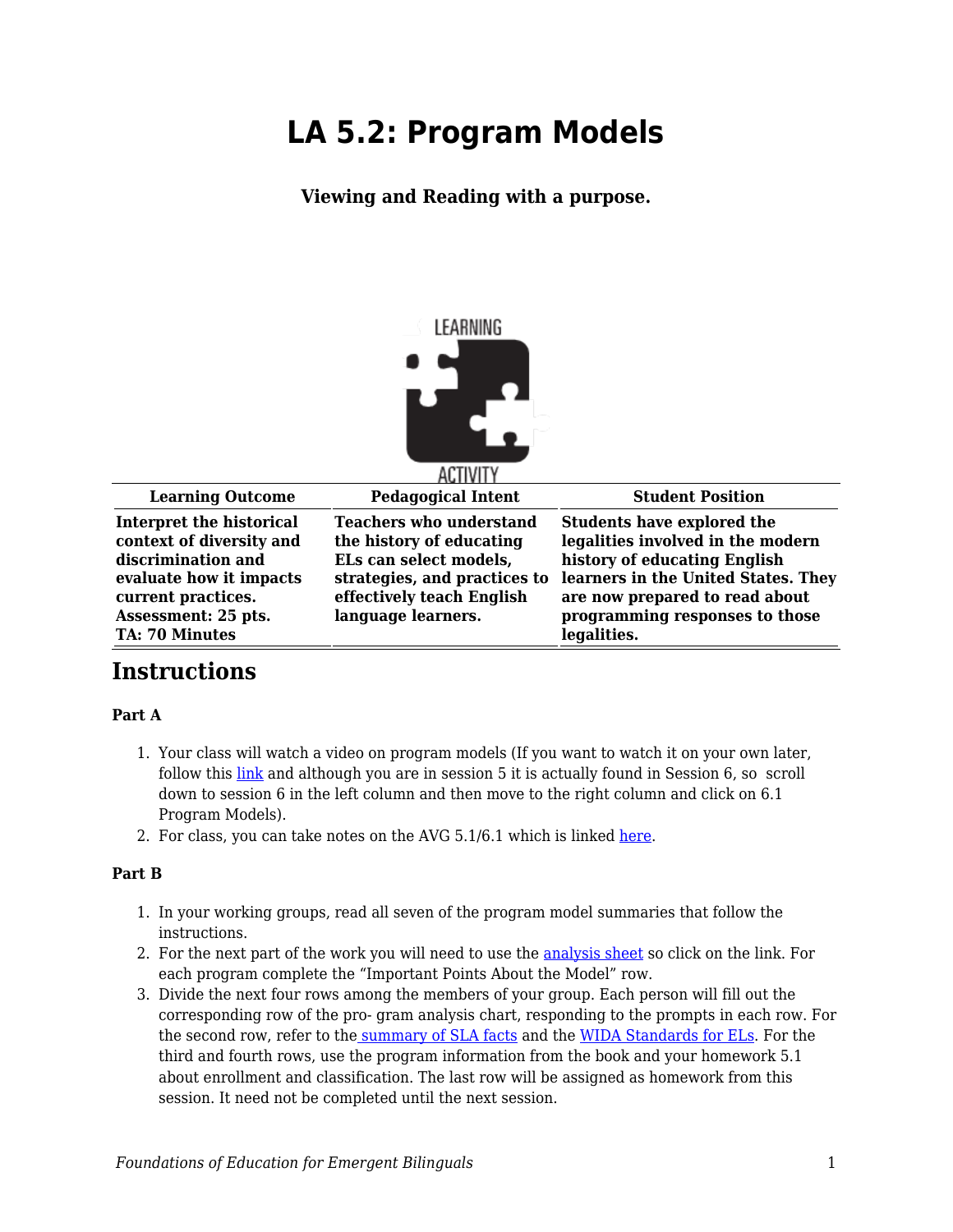- 4. Go through the program chart as a group, adding in the missing information from each row.
- 5. Participate in the class discussion about these programs when you have finished.

#### **Program Model Descriptions**

| <b>Two-Way Bilingual Program Model</b>                                                                                            |                                                                                                                                                                                                                                                                                                                                                                        |
|-----------------------------------------------------------------------------------------------------------------------------------|------------------------------------------------------------------------------------------------------------------------------------------------------------------------------------------------------------------------------------------------------------------------------------------------------------------------------------------------------------------------|
| <b>Description</b>                                                                                                                | In the United States, this fairly new program design is also called<br>Developmental Bilingual Education. In these programs, language<br>minority students work together academically and socially with<br>language majority students (i.e. native English speakers). Both groups<br>learn language and academic content through two languages.                        |
| <b>Student Population</b><br>Relationship to School Exposure to<br><b>English Speakers</b>                                        | Ideally, there is a balance of Native English speakers and speakers of<br>the minority language. Both groups have extensive, on-going daily<br>interaction with native speakers of the language they are learning,<br>serving as linguistic role models for each other. Both acquire a new<br>language and develop their native language.                              |
| <b>Teacher Population</b>                                                                                                         | A single teacher proficient in both languages or two teachers, one of<br>whom is bilingual, teach the students. They monitor the balance of<br>language use across the two languages and make certain that students<br>from both groups have similar classroom experiences.                                                                                            |
| <b>Resources</b><br><b>Instructional Costs</b>                                                                                    | These programs require at least one bilingual teacher. They also<br>require materials in both languages. This is the least expensive model<br>because the curriculum delivered is mainstream curriculum.                                                                                                                                                               |
| <b>Program Length</b>                                                                                                             | These programs extend through elementary (6 yrs.) and sometimes<br>through high school (12 yrs.)                                                                                                                                                                                                                                                                       |
| <b>Linguistic Emphasis</b><br>$(L1 = primary language, L2 = English)$<br>Theories of Language Learning Native<br>Language Support | Based on the concepts of transfer and additive bilingualism, this<br>program develops higher order thinking and reasoning. Additive<br>bilingualism positively affects concept formation, creativity, ana-logic<br>reasoning, visual spatial skills, and problem solving at no cost to the<br>development of L1. The ultimate goal is full literacy in both L1 and L2. |
| <b>Academic Emphasis</b><br>Content and Language                                                                                  | Teachers used content to teach language and language to teach<br>content.                                                                                                                                                                                                                                                                                              |
| <b>Sociocultural Emphasis</b><br>C1=1st Culture C2=2nd Culture                                                                    | Since both languages are actively cultivated throughout the duration of<br>this program, it represents a pluralistic view of language and culture.                                                                                                                                                                                                                     |
| <b>Cognitive Emphasis</b>                                                                                                         | The basic concepts of this program, transfer and additive bilingualism,<br>strongly support cognitive development.                                                                                                                                                                                                                                                     |
| % of Achievement Gap Closed by<br><b>End of Schooling</b><br>(based on data-analytic research)                                    | Students graduating from this program score about the 50th percentile<br>on national standardized tests, which means that 100% of the<br>achievement gap is closed by the end of their schooling.                                                                                                                                                                      |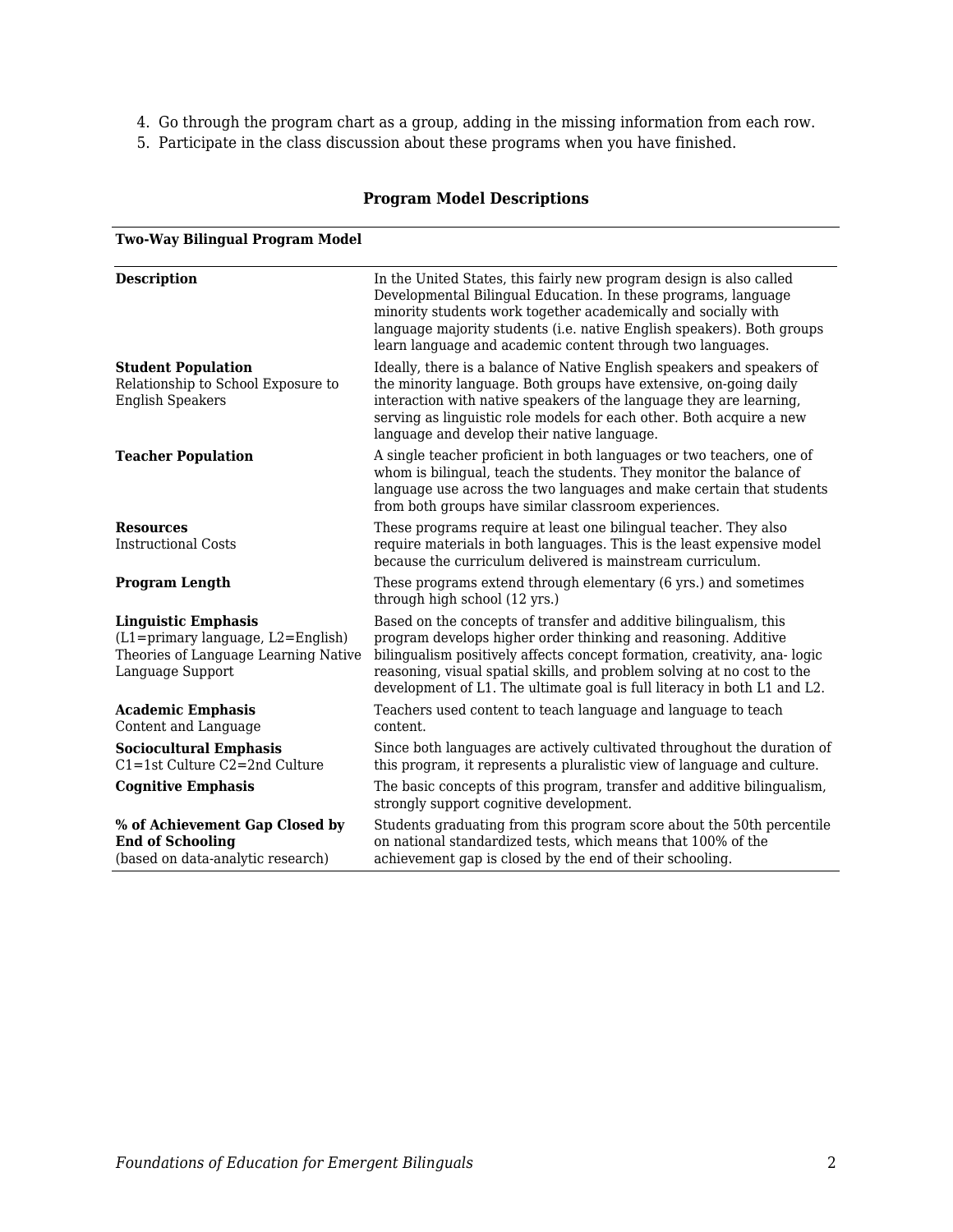## **Transitional Bilingual Education Model**

| <b>Description</b>                                                                                                                | For a program to be accurately labeled a bilingual program, it must (1)<br>use students' primary<br>language (usually the language used in the home), (2) teach content<br>area subjects through both the primary and target languages, and (3)<br>teach the target language (in the United States that is English).                                                                                                             |
|-----------------------------------------------------------------------------------------------------------------------------------|----------------------------------------------------------------------------------------------------------------------------------------------------------------------------------------------------------------------------------------------------------------------------------------------------------------------------------------------------------------------------------------------------------------------------------|
| <b>Student Population</b><br>Relationship to School Exposure to<br><b>English Speakers</b>                                        | The students speak the same primary language—usually a language<br>other than English. They may be immigrant or indigenous minorities.<br>Since these programs provide instruction in English in<br>addition to the students' home language, about half of the instruction<br>is in English. Models for English include their teachers, other students<br>learning English with them, and interaction in the school.             |
| <b>Teacher Population</b>                                                                                                         | The teacher in this program must be proficient in both languages.                                                                                                                                                                                                                                                                                                                                                                |
| <b>Resources</b><br><b>Instructional Costs</b>                                                                                    | These programs require a bilingual teacher and materials in both<br>languages. It is one of the less expensive models because the<br>curriculum delivered is mainstream curriculum with additional<br>materials. It works best in districts which have substantial numbers of<br>language minority students speaking the same language at the same<br>grade level.                                                               |
| <b>Program Length</b>                                                                                                             | Early exit programs transition students to English-only instruction after<br>initial literacy is developed in the home language. Late exit programs<br>last through elementary with instruction in L1 and L2.                                                                                                                                                                                                                    |
| <b>Linguistic Emphasis</b><br>$(L1 = primary language, L2 = English)$<br>Theories of Language Learning Native<br>Language Support | This program is based on the principle of transfer (cognitive/academic<br>or literacy-related skills transfer across languages and L1 development<br>supports L2). Content area instruction may be pro-vided almost<br>exclusively in L1 with gradual increase in the use of English as the<br>medium. In Late exit, students receive 40% of the content in L1 even<br>after they are reclassified as fluent English proficient. |
| <b>Academic Emphasis</b><br>Content and Language                                                                                  | Teachers use content to teach language and language to teach content.                                                                                                                                                                                                                                                                                                                                                            |
| <b>Sociocultural Emphasis</b><br>$C1 = 1$ st Culture $C2 = 2$ nd Culture                                                          | Based on a pluralistic view of language and culture; however, programs<br>may undercut C1 if L1 is not valued and maintained.                                                                                                                                                                                                                                                                                                    |
| <b>Cognitive Emphasis</b>                                                                                                         | The basic concept of this program (transfer) supports cognitive<br>development, particularly the development of higher order thinking<br>skills.                                                                                                                                                                                                                                                                                 |
| % of Achievement Gap Closed by<br><b>End of Schooling</b><br>(based on data-analytic research)                                    | More than 50% of the language gap is closed. The final average scores<br>will be between the 32nd to above the 50th percentile                                                                                                                                                                                                                                                                                                   |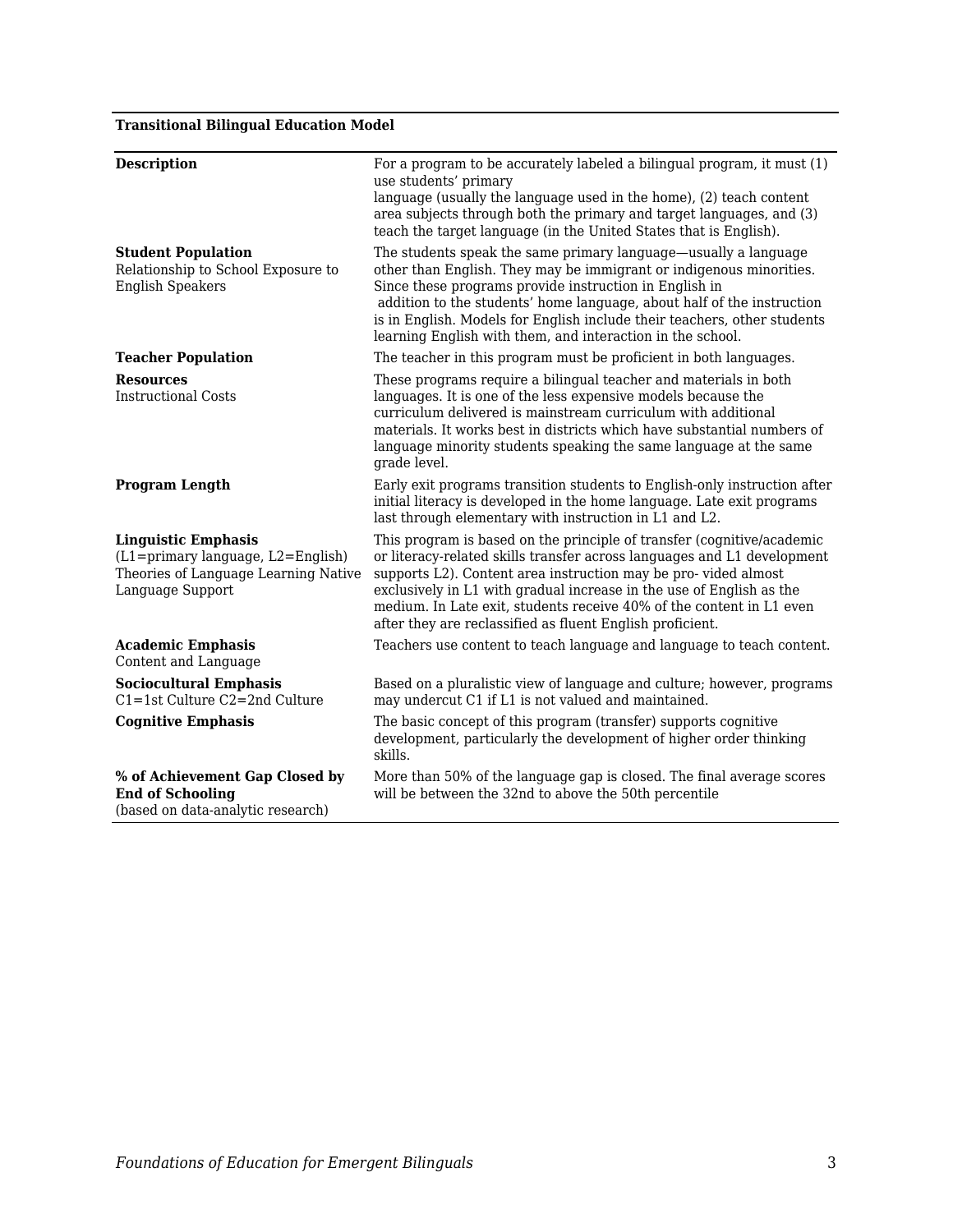#### **Structured Immersion**

| <b>Description</b>                                                                                                          | In these programs, the target language is used for most instruction and<br>there is no explicit ESL instruction. Essential features are linguistically<br>homogeneous classes, bilingual teachers, content area instruction in<br>L2, with L2 acquired through authentic and meaningful interaction.                                                                                                                                           |
|-----------------------------------------------------------------------------------------------------------------------------|------------------------------------------------------------------------------------------------------------------------------------------------------------------------------------------------------------------------------------------------------------------------------------------------------------------------------------------------------------------------------------------------------------------------------------------------|
| <b>Student Population</b><br>Relationship to School Exposure to<br><b>English Speakers</b>                                  | Students are from the same homogeneous L1 background. In the U.S.,<br>students are usually from immigrant and non-middle class families<br>without full development of L1. (In Canada, they come from middle<br>class backgrounds—findings across the countries cannot be compared.)<br>Teachers and the non-native speakers in the program provide models of<br>L <sub>2</sub> use. Sometimes L <sub>1</sub> is not allowed in the classroom. |
| <b>Teacher Population</b>                                                                                                   | The teacher is bilingual (or at least has receptive skills in L1 of<br>students) and has a bilingual or ESL teaching credential. Teachers<br>understand and value the students' L1, but teach and respond to<br>students in L2. Content must be made concrete. (Sometimes teachers<br>structure these programs more like sheltered English programs.)                                                                                          |
| <b>Resources</b><br>Instructional Costs                                                                                     | These programs require at least one bilingual teacher credentialed in<br>ESL. They may require simplified subject matter.                                                                                                                                                                                                                                                                                                                      |
| <b>Program Length</b>                                                                                                       | These programs usually last through elementary school.                                                                                                                                                                                                                                                                                                                                                                                         |
| <b>Linguistic Emphasis</b><br>(L1=primary language, L2=English)<br>Theories of Language Learning Native<br>Language Support | These programs are based on the theory that the process of acquiring<br>L1 and L2 are similar and language is learned when used for authentic<br>purposes. Initial learning need not occur in L1 as long as L2 is<br>comprehensible. Teachers understand and accept the students' L1 but<br>teach in and respond in the target language.                                                                                                       |
| <b>Academic Emphasis:</b><br>Content and Language                                                                           | Teachers use content to teach language and language to teach content.                                                                                                                                                                                                                                                                                                                                                                          |
| <b>Sociocultural Emphasis</b><br>$C1 = 1$ st Culture $C2 = 2$ nd Culture                                                    | In theory, this program model adheres to a pluralistic concept of<br>language and culture. Since L2 is the language of instruction and the<br>use of L1 is discouraged, students may perceive their own language as<br>less.                                                                                                                                                                                                                   |
| <b>Cognitive Emphasis</b>                                                                                                   | Students learn academic content and social language in L2.                                                                                                                                                                                                                                                                                                                                                                                     |
| % of Achievement Gap Closed by<br><b>End of Schooling</b><br>(based on data-analytic research)                              | In the United States, the program often results in negative academic<br>and self-esteem progress. In fact, students may be 2 to 3 grade levels<br>below their peers in academic performance in partial immersion<br>programs.                                                                                                                                                                                                                  |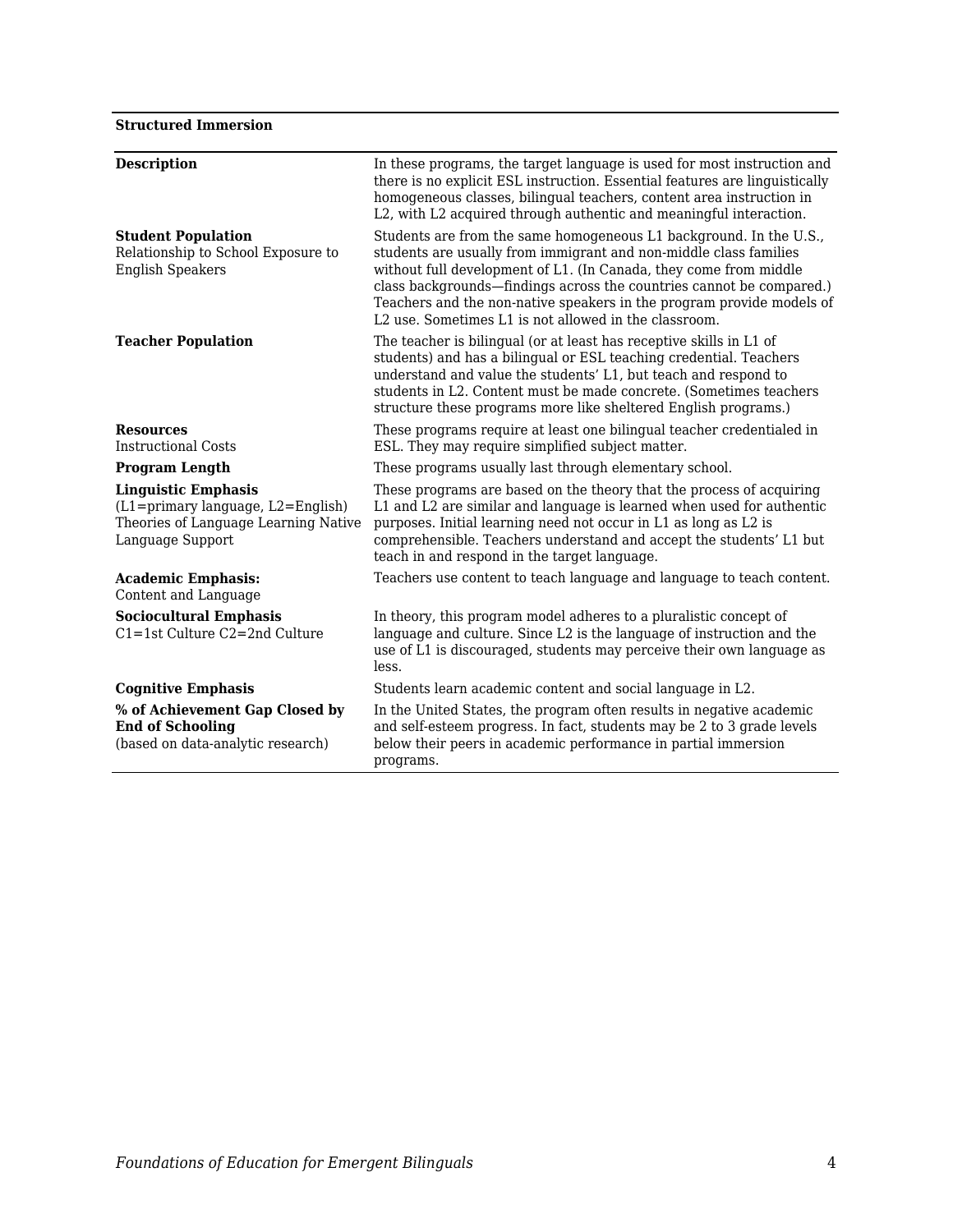## **Utah Model Bilingual Education**

| етан глопет виннуват пласатноп                                                                                              |                                                                                                                                                                                                                                                                                                                                                                                                                                                                                                                                                                                                                                                                                                                                                                                                                                                                                                                                                                  |
|-----------------------------------------------------------------------------------------------------------------------------|------------------------------------------------------------------------------------------------------------------------------------------------------------------------------------------------------------------------------------------------------------------------------------------------------------------------------------------------------------------------------------------------------------------------------------------------------------------------------------------------------------------------------------------------------------------------------------------------------------------------------------------------------------------------------------------------------------------------------------------------------------------------------------------------------------------------------------------------------------------------------------------------------------------------------------------------------------------|
| <b>Description</b>                                                                                                          | In the United States, this fairly new program design is also called                                                                                                                                                                                                                                                                                                                                                                                                                                                                                                                                                                                                                                                                                                                                                                                                                                                                                              |
| <b>Student Population</b><br>Relationship to School Exposure to<br><b>English Speakers</b>                                  | Ideally, there would be a balance of Native English speakers and<br>speakers of the minority language. This is different from Two-Way<br>Bilingual models elsewhere and this is why it is called DLI or Dual<br>Language Immersion. With the programs other than Portuguese and<br>Spanish, there is usually a very limited number of speakers of the<br>language partnered with English. Spanish and Portuguese programs<br>are more likely to be able to provide a closer balance of participant<br>language skills where both groups thus on-going daily interaction with<br>native speakers of the language they are learning, serving as linguistic<br>role models for each other. Both acquire a new language and develop<br>their native language. The insistent that teachers of the paired<br>language and the teacher of English do not allow students to see they<br>have proficiency in both language becomes an important feature of the<br>program |
| <b>Teacher Population</b>                                                                                                   | The program enlists two teachers each is proficient in at least one of<br>the languages (Spanish, Chinese, Portuguese, French). However,<br>usually at least the teacher responsible for the language other than<br>English also speaks English. One of the features of the model is that<br>teachers seek to never allow students to see them interacting or<br>speaking in the language they are not responsible for teaching. The<br>student population is divided in half and they spend half of each day<br>with each teacher learning the assigned content in the language spoken<br>by the teacher.                                                                                                                                                                                                                                                                                                                                                       |
| <b>Resources</b><br><b>Instructional Costs</b>                                                                              | These programs require two teachers: one for each language (usually<br>the teacher in the language other than English has some level of<br>bilingualism). They require materials in both languages—but the<br>curriculum is split between the teachers (However because of some<br>difficulties with this programs often need materials in both languages<br>so that teachers can support English speakers in learning the content<br>they are not assigned to teach.}                                                                                                                                                                                                                                                                                                                                                                                                                                                                                           |
| <b>Program Length</b>                                                                                                       | These programs extend through elementary (6 yrs.) and sometimes<br>through high school (12 yrs.)                                                                                                                                                                                                                                                                                                                                                                                                                                                                                                                                                                                                                                                                                                                                                                                                                                                                 |
| <b>Linguistic Emphasis</b><br>(L1=primary language, L2=English)<br>Theories of Language Learning Native<br>Language Support | Based on the concepts of transfer and additive bilingualism, this<br>program develops higher order thinking and reasoning. Additive<br>bilingualism positively affects concept formation, creativity, ana-logic<br>reasoning, visual spatial skills, and problem solving at no cost to the<br>development of L1. The ultimate goal is full literacy in both L1 and L2.                                                                                                                                                                                                                                                                                                                                                                                                                                                                                                                                                                                           |
| <b>Academic Emphasis</b><br>Content and Language                                                                            | Teachers used content to teach language and language to teach<br>content. The curriculum is divided. In the early grades (1-3) the<br>teachers on the English side have a disproportionate responsibility to<br>teach all content. (see this link for curriculum division<br>https://equitypress.org/-WKNW.)                                                                                                                                                                                                                                                                                                                                                                                                                                                                                                                                                                                                                                                     |
| .Sociocultural Emphasis                                                                                                     | Since both languages are actively cultivated throughout the duration of                                                                                                                                                                                                                                                                                                                                                                                                                                                                                                                                                                                                                                                                                                                                                                                                                                                                                          |
| C1=1st Culture C2=2nd Culture<br><b>Cognitive Emphasis</b>                                                                  | this program, it represents a pluralistic view of language and culture.<br>The basic concepts of this program, transfer and additive bilingualism,<br>strongly support cognitive development.                                                                                                                                                                                                                                                                                                                                                                                                                                                                                                                                                                                                                                                                                                                                                                    |
| % of Achievement Gap Closed by<br><b>End of Schooling</b><br>(based on data-analytic research)                              | Since this program is based on the research guiding Two-Way models,<br>the belief is that students graduating from this program will score<br>about the 50th percentile on national standardized tests, which means<br>that 100% of the achievement gap is closed by the end of their<br>schooling. Students moving through the program are able to participate<br>in high school advanced placement programs. The claims for the<br>efficacy for the Utah Program Model can be found here<br>(https://equitypress.org/-qGd)                                                                                                                                                                                                                                                                                                                                                                                                                                     |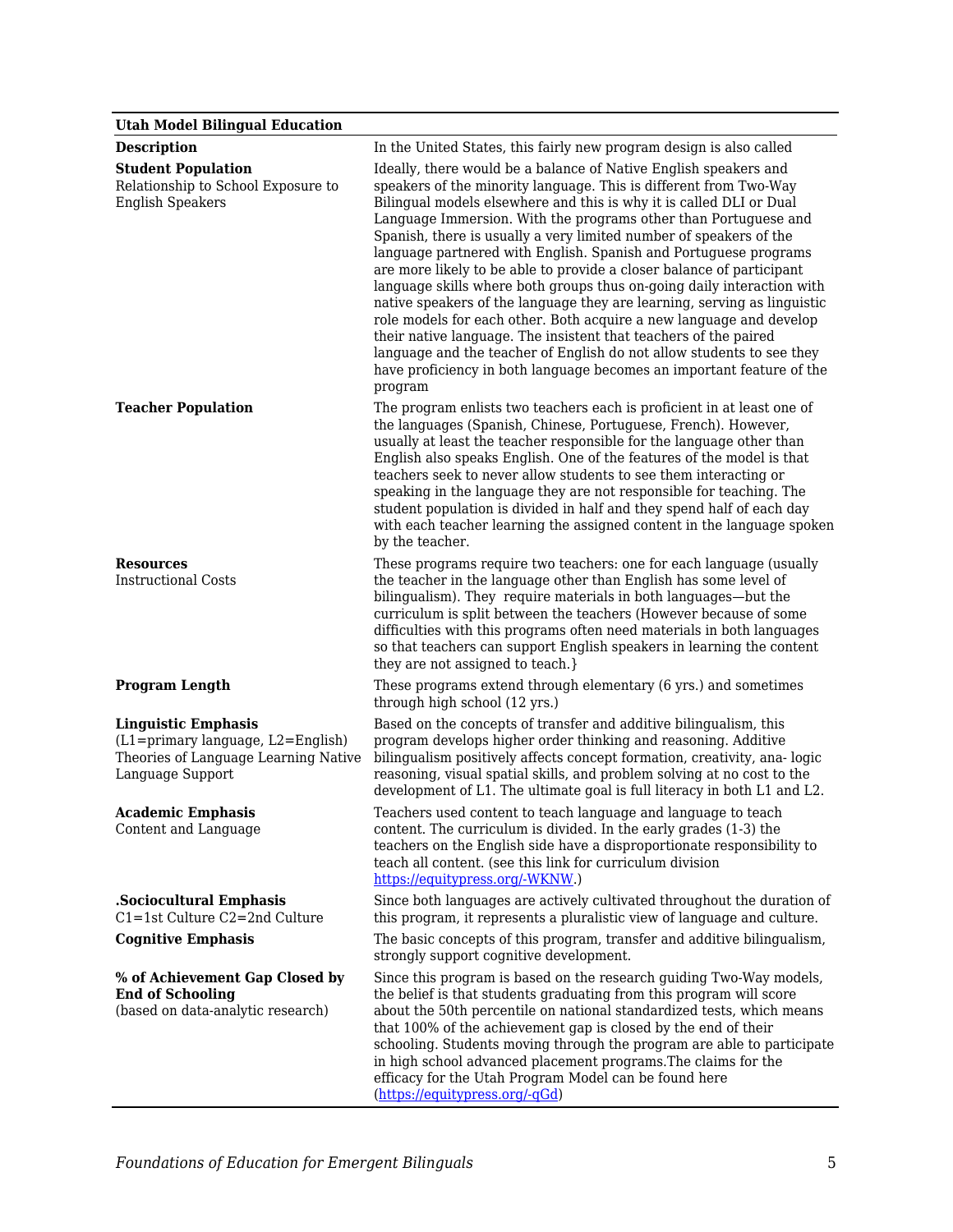#### **ESL Pullout**

| <b>Description</b>                                                                                                          | These programs are specifically designed for LEP students. They may                                                                                                                                                                                                                                                                                                                                                                          |
|-----------------------------------------------------------------------------------------------------------------------------|----------------------------------------------------------------------------------------------------------------------------------------------------------------------------------------------------------------------------------------------------------------------------------------------------------------------------------------------------------------------------------------------------------------------------------------------|
|                                                                                                                             | also be called Content-Based ESOL or Specially Designed Academic<br>Instruction in English (SDAIE). The medium of instruction is English<br>with the level of instruction adapted to language proficiency of<br>students.                                                                                                                                                                                                                    |
| <b>Student Population</b><br>Relationship to School Exposure to<br><b>English Speakers</b>                                  | Students may come from a variety of L1 backgrounds. They usually<br>spend some portion of the day with native English speakers, but at the<br>secondary level this may depend on how much of their content is<br>presented in "sheltered" courses.                                                                                                                                                                                           |
| <b>Teacher Population</b>                                                                                                   | Teachers are not necessarily bilingual, usually not educated in the<br>subject matter, but are ESL specialists. In some cases courses are team<br>taught with ESL specialists and content teachers (not usually).<br>Teachers teach courses taught in the general curriculum adapted to<br>student language skills. Teachers use gestures, visual aids and<br>simplified language.                                                           |
| <b>Resources</b><br><b>Instructional Costs</b>                                                                              | These programs require at least one ESL specialist. They require<br>special materials, because the curriculum is simplified, and they<br>require space.                                                                                                                                                                                                                                                                                      |
| <b>Program Length</b>                                                                                                       | Students are in these programs for only one or two years; but spend<br>from one hour to an entire day in sheltered instruction.                                                                                                                                                                                                                                                                                                              |
| <b>Linguistic Emphasis</b><br>(L1=primary language, L2=English)<br>Theories of Language Learning Native<br>Language Support | These programs are based on Krashen's acquisition-learning hypothesis<br>and comprehensible input hypothesis. L2 acquisition is enhanced when<br>content is the medium for learning language. Building on former<br>content knowledge, teachers develop language and new understandings<br>in content. L1 is used ironically to support L2 learning—past content<br>knowledge in L1 will become L2 learning. But L1 is not itself supported. |
| <b>Academic Emphasis:</b><br>Content and Language                                                                           | Teachers use content to teach language and language to teach content,<br>but the focus is strictly on academic language acquisition in L2.                                                                                                                                                                                                                                                                                                   |
| <b>Sociocultural Emphasis</b><br>$C1 = 1$ st Culture $C2 = 2$ nd Culture                                                    | Since both languages are actively cultivated throughout the duration of<br>this program, it represents a pluralistic view of language and culture.                                                                                                                                                                                                                                                                                           |
| <b>Cognitive Emphasis</b>                                                                                                   | This program implies a cognitive emphasis. Whether that is realized is<br>context dependent: the skill of the teacher to exploit the language and<br>the academic content for L2 development and the academic skill of the<br>students in L1 are major intervening variables.                                                                                                                                                                |
| % of Achievement Gap Closed by<br><b>End of Schooling</b><br>(based on data-analytic research)                              | The strongest programs still close less than 50% of the achievement<br>gap, while weak programs will close none.                                                                                                                                                                                                                                                                                                                             |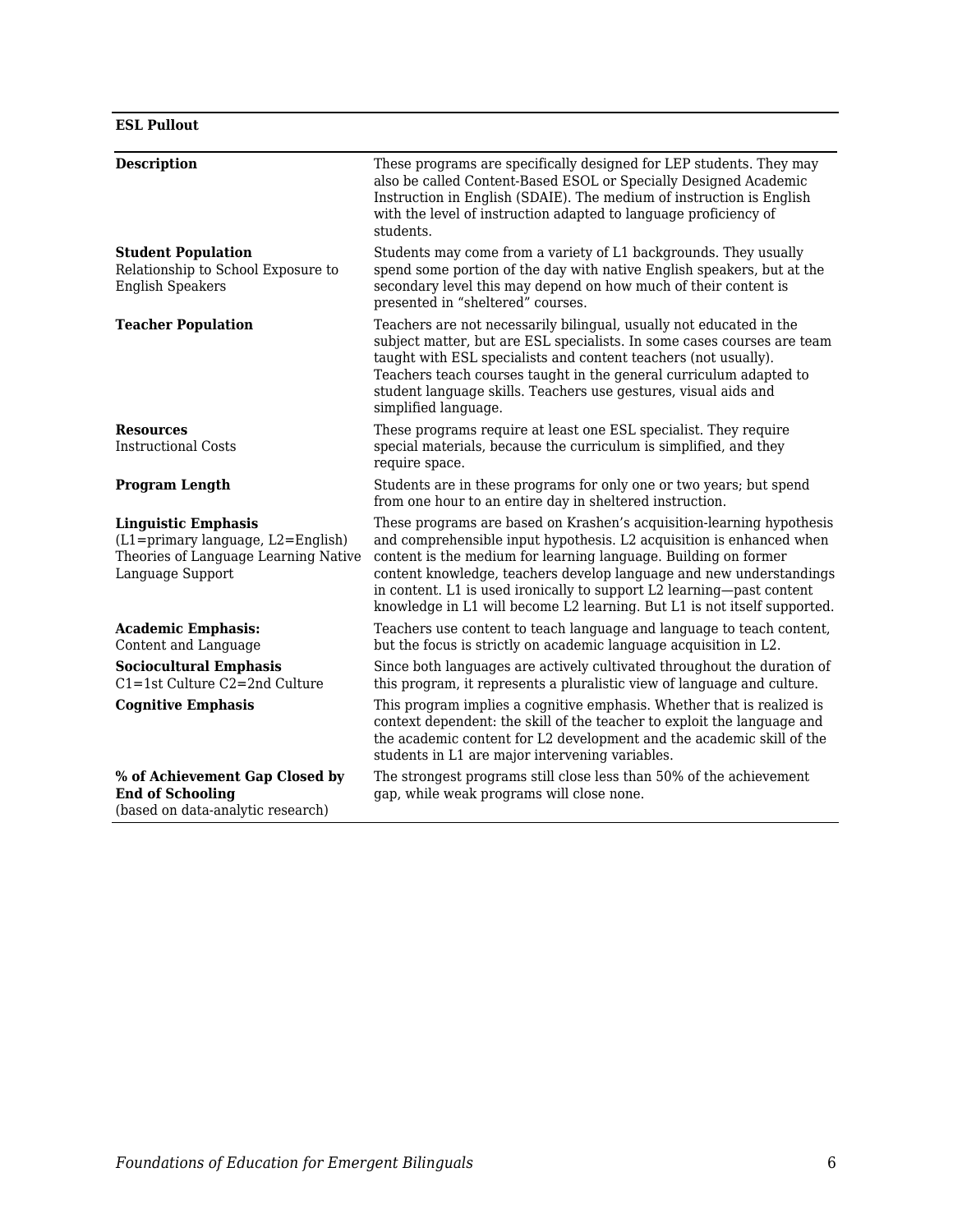#### **Sheltered English**

| <b>Description</b>                                                                                                                 | These programs are specifically designed for LEP students. They may also<br>be called Content-Based ESOL or Specially Designed Academic Instruction<br>in English (SDAIE). The medium of instruction is English with the level of<br>instruction adapted to language proficiency of students.                                                                                                                                                |
|------------------------------------------------------------------------------------------------------------------------------------|----------------------------------------------------------------------------------------------------------------------------------------------------------------------------------------------------------------------------------------------------------------------------------------------------------------------------------------------------------------------------------------------------------------------------------------------|
| <b>Student Population</b><br>Relationship to School Exposure to<br><b>English Speakers</b>                                         | Students may come from a variety of L1 backgrounds. They usually spend<br>some portion of the day with native English speakers, but at the secondary<br>level this may depend on how much of their content is presented in<br>"sheltered" courses.                                                                                                                                                                                           |
| <b>Teacher Population</b>                                                                                                          | Teachers are not necessarily bilingual, usually not educated in the subject<br>matter, but are ESL specialists. In some cases courses are team taught with<br>ESL specialists and content teachers (not usually). Teachers teach courses<br>taught in the general curriculum adapted to student language skills.<br>Teachers use gestures, visual aids and simplified language.                                                              |
| <b>Resources</b><br>Instructional Costs                                                                                            | These programs require at least one ESL specialist. They require special<br>materials, because the curriculum is simplified, and they require space.                                                                                                                                                                                                                                                                                         |
| <b>Program Length</b>                                                                                                              | Students are in these programs for only one or two years; but spend from<br>one hour to an entire day in sheltered instruction.                                                                                                                                                                                                                                                                                                              |
| <b>Linguistic Emphasis</b><br>$(L1 = primary \; language,$<br>L2=English) Theories of Language<br>Learning Native Language Support | These programs are based on Krashen's acquisition-learning hypothesis and<br>comprehensible input hypothesis. L2 acquisition is enhanced when content<br>is the medium for learning language. Building on former content<br>knowledge, teachers develop language and new understandings in content.<br>L1 is used ironically to support L2 learning-past content knowledge in L1<br>will become L2 learning. But L1 is not itself supported. |
| <b>Academic Emphasis:</b><br>Content and Language                                                                                  | Teachers use content to teach language and language to teach content, but<br>the focus is strictly on academic language acquisition in L2.                                                                                                                                                                                                                                                                                                   |
| <b>Sociocultural Emphasis</b><br>$C1 = 1$ st Culture $C2 = 2$ nd Culture                                                           | Since both languages are actively cultivated throughout the duration of this<br>program, it represents a pluralistic view of language and culture.                                                                                                                                                                                                                                                                                           |
| <b>Cognitive Emphasis</b>                                                                                                          | This program implies a cognitive emphasis. Whether that is realized is<br>context dependent: the skill of the teacher to exploit the language and the<br>academic content for L2 development and the academic skill of the students<br>in L1 are major intervening variables.                                                                                                                                                                |
| <b>End of Schooling</b><br>(based on data-analytic research)                                                                       | % of Achievement Gap Closed by The strongest programs still close less than 50% of the achievement gap,<br>while weak programs will close none.                                                                                                                                                                                                                                                                                              |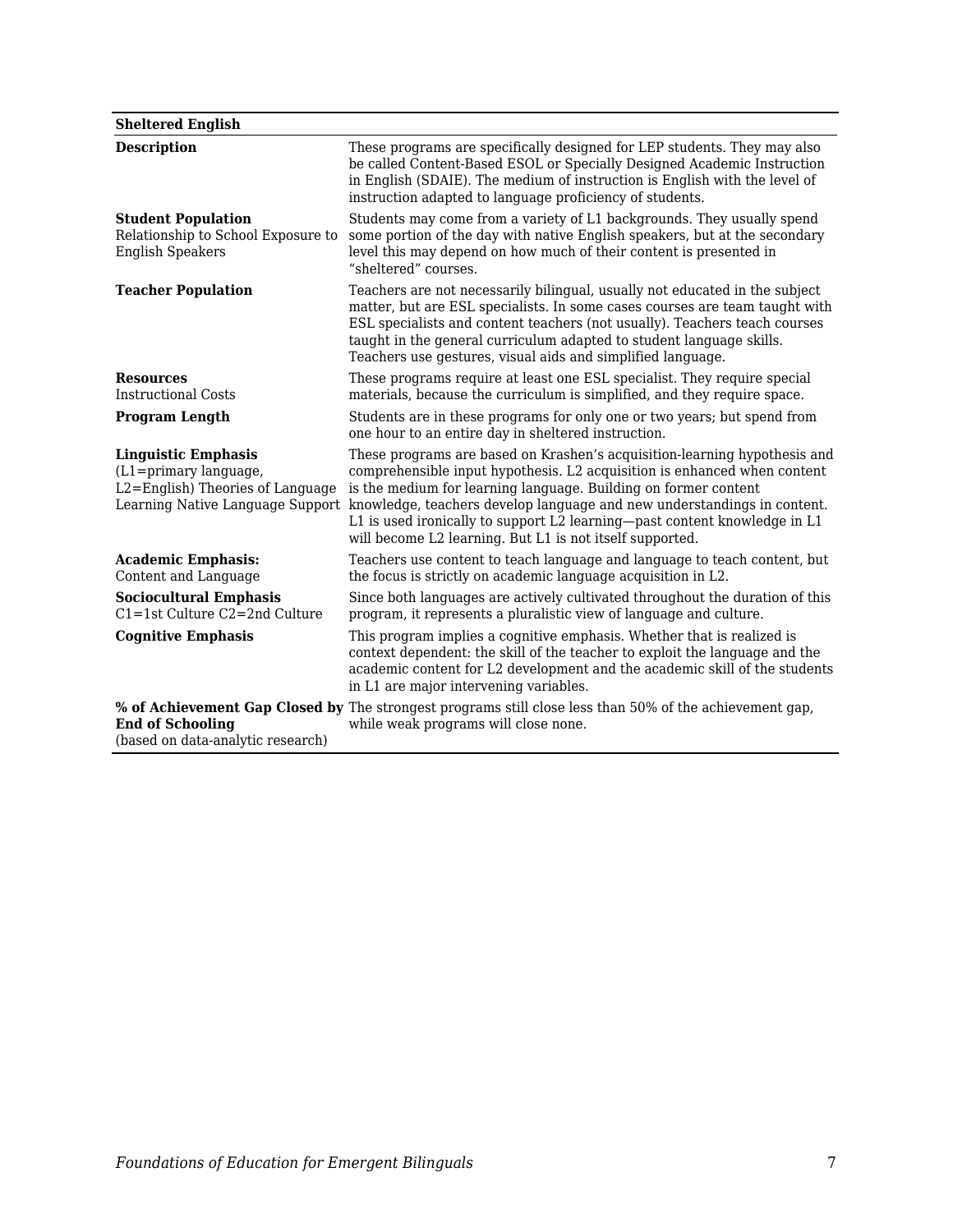#### **Submersion**

| <b>Description</b>                                                                                                          | In the United States, this fairly new program design is also called<br>Developmental Bilingual Educa-tion. In these programs, language<br>minority students work together academically and socially with<br>language majority students (i.e. native English speakers). Both groups<br>learn language and academic content through two languages.                       |
|-----------------------------------------------------------------------------------------------------------------------------|------------------------------------------------------------------------------------------------------------------------------------------------------------------------------------------------------------------------------------------------------------------------------------------------------------------------------------------------------------------------|
| <b>Student Population</b><br>Relationship to School Exposure to<br><b>English Speakers</b>                                  | Ideally, there is a balance of Native English speakers and speakers of<br>the minority language. Both groups have extensive, on-going daily<br>interaction with native speakers of the language they are learning,<br>serving as linguistic role models for each other. Both acquire a new<br>language and develop their native language.                              |
| <b>Teacher Population</b>                                                                                                   | A single teacher proficient in both languages or two teachers, one of<br>whom is bilingual, teach the students. They monitor the balance of<br>language use across the two languages and make certain that students<br>from both groups have similar classroom experiences.                                                                                            |
| <b>Resources</b><br><b>Instructional Costs</b>                                                                              | These programs require at least one bilingual teacher. They also<br>require materials in both languag- es. This is the least expensive model<br>because the curriculum delivered is mainstream curriculum.                                                                                                                                                             |
| <b>Program Length</b>                                                                                                       | These programs extend through elementary (6 yrs.) and sometimes<br>through high school (12 yrs.)                                                                                                                                                                                                                                                                       |
| <b>Linguistic Emphasis</b><br>(L1=primary language, L2=English)<br>Theories of Language Learning Native<br>Language Support | Based on the concepts of transfer and additive bilingualism, this<br>program develops higher order thinking and reasoning. Additive<br>bilingualism positively affects concept formation, creativity, ana-logic<br>reasoning, visual spatial skills, and problem solving at no cost to the<br>development of L1. The ultimate goal is full literacy in both L1 and L2. |
| <b>Academic Emphasis</b><br>Content and Language                                                                            | Teachers used content to teach language and language to teach<br>content.                                                                                                                                                                                                                                                                                              |
| <b>Sociocultural Emphasis</b><br>$C1 = 1$ st Culture $C2 = 2$ nd Culture                                                    | Since both languages are actively cultivated throughout the duration of<br>this program, it represents a pluralistic view of language and culture.                                                                                                                                                                                                                     |
| <b>Cognitive Emphasis</b>                                                                                                   | The basic concepts of this program, transfer and additive bilingualism,<br>strongly support cognitive development.                                                                                                                                                                                                                                                     |
| % of Achievement Gap Closed by<br><b>End of Schooling</b><br>(based on data-analytic research)                              | Students graduating from this program score about the 50th percentile<br>on national standardized tests, which means that 100% of the<br>achievement gap is closed by the end of their schooling.                                                                                                                                                                      |